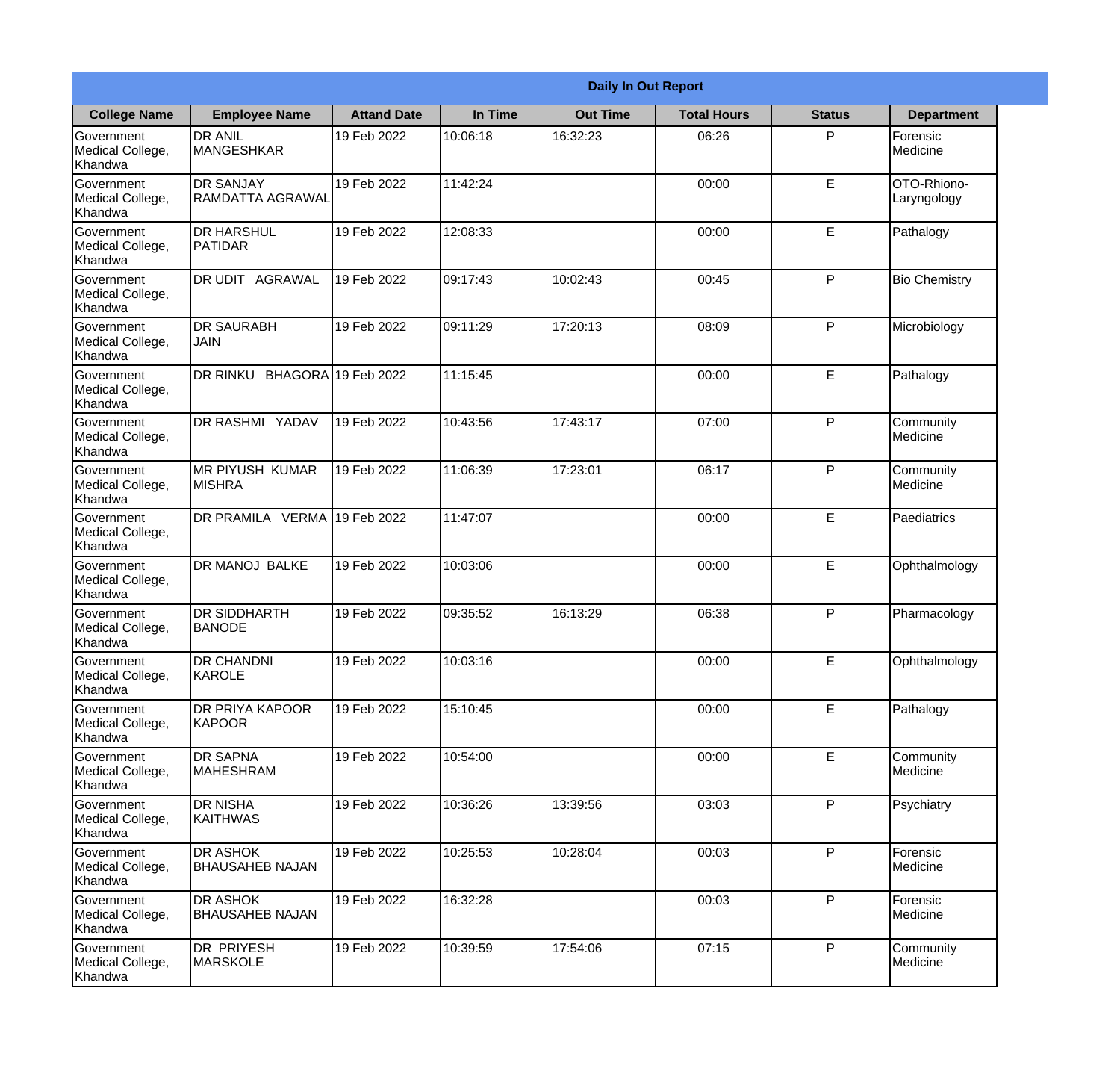| <b>Designation</b>                  | <b>Category</b> |
|-------------------------------------|-----------------|
| Assistant Professor   Para Clinical |                 |
| Professor                           | Clinical        |
| Assistant Professor   Para Clinical |                 |
| Associate Professor Non Clinical    |                 |
| Associate Professor Para Clinical   |                 |
| Assistant Professor   Para Clinical |                 |
| Assistant Professor   Para Clinical |                 |
| Statistician                        | Para Clinical   |
| Professor                           | Clinical        |
| Assistant Professor Clinical        |                 |
| Associate Professor Para Clinical   |                 |
| Assistant Professor   Clinical      |                 |
| Demonstrator/Tutor   Para Clinical  |                 |
| Associate Professor Para Clinical   |                 |
| Assistant Professor   Clinical      |                 |
| Associate Professor   Para Clinical |                 |
| Associate Professor   Para Clinical |                 |
| Associate Professor   Para Clinical |                 |

## **Daily In Out Report**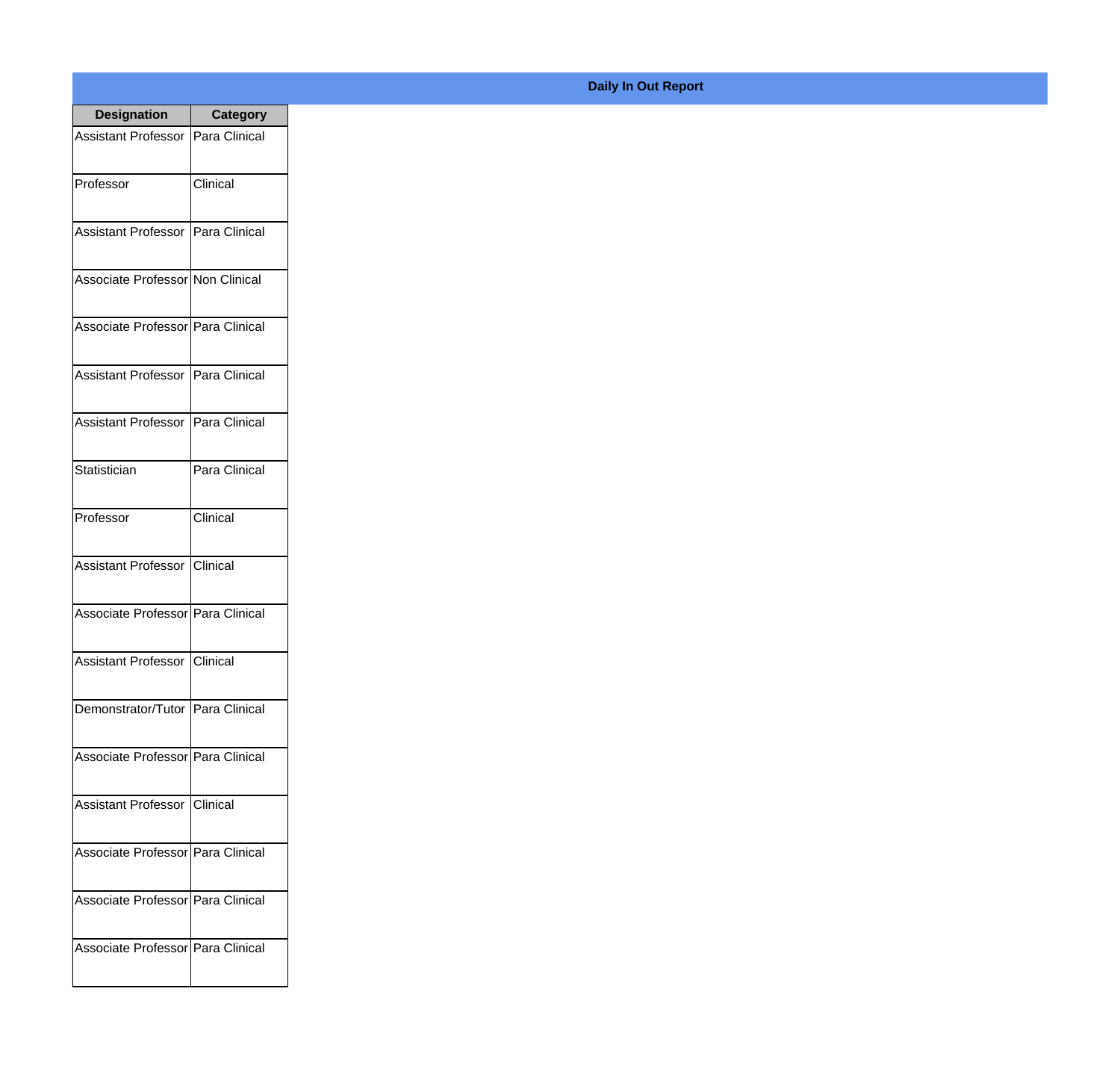|                                                  | <b>Daily In Out Report</b>         |             |          |          |       |   |                                        |  |
|--------------------------------------------------|------------------------------------|-------------|----------|----------|-------|---|----------------------------------------|--|
| Government<br>Medical College,<br>Khandwa        | BAJOLIYA<br><b>IDR SUNIL</b>       | 19 Feb 2022 | 10:28:06 |          | 00:00 | E | <b>OTO-Rhiono-</b><br>Laryngology      |  |
| Government<br>Medical College,<br>Khandwa        | DR NISHA MANDLOI<br><b>IPANWAR</b> | 19 Feb 2022 | 16:45:30 |          | 00:00 | E | <b>Obstetrics &amp;</b><br>Gynaecology |  |
| Government<br>Medical College,<br>Khandwa        | <b>DR MUKTESHWARI</b><br>IGUPTA    | 19 Feb 2022 | 10:43:17 | 17:19:27 | 06:36 | P | Pharmacology                           |  |
| <b>Sovernment</b><br>Medical College,<br>Khandwa | <b>DR YASHPAL RAY</b>              | 19 Feb 2022 | 12:13:39 |          | 00:00 | E | Anatomy                                |  |
| Government<br>Medical College,<br>Khandwa        | <b>MOHIT GARG</b>                  | 19 Feb 2022 | 13:56:22 |          | 00:00 | E | General Medicine                       |  |
| Government<br>Medical College,<br>Khandwa        | <b>WAGHMARE</b><br>IRENU           | 19 Feb 2022 | 12:04:45 |          | 00:00 | E | Community<br>Medicine                  |  |